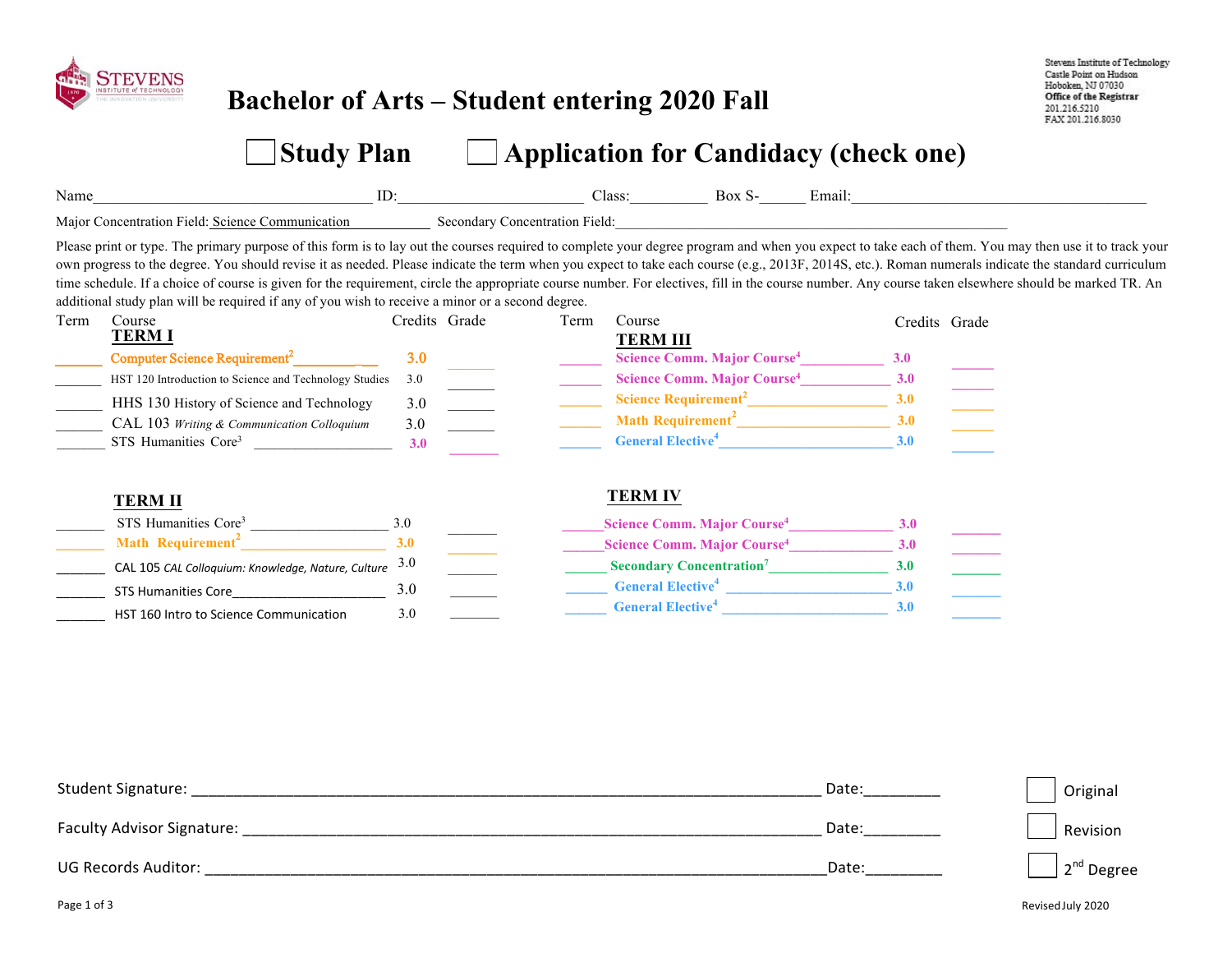

## **Bachelor of Arts – Student entering 2020 Fall**

# Study Plan **Candidacy (check one)**

| Name |                                                                                                                                                                                                                                | ID: |                                                                                                                                                                                                                                                                                                                                                                                                                                                                                                                                                                                                                   |      | Class: Box S- Email:                                                                    |                                  |             |                                                 |                                 |
|------|--------------------------------------------------------------------------------------------------------------------------------------------------------------------------------------------------------------------------------|-----|-------------------------------------------------------------------------------------------------------------------------------------------------------------------------------------------------------------------------------------------------------------------------------------------------------------------------------------------------------------------------------------------------------------------------------------------------------------------------------------------------------------------------------------------------------------------------------------------------------------------|------|-----------------------------------------------------------------------------------------|----------------------------------|-------------|-------------------------------------------------|---------------------------------|
|      | Major Concentration Field: Science Communication                                                                                                                                                                               |     | Secondary Concentration Field: Executive Secondary Concentration Field:                                                                                                                                                                                                                                                                                                                                                                                                                                                                                                                                           |      |                                                                                         |                                  |             |                                                 |                                 |
| Term | Course<br><b>TERM V</b>                                                                                                                                                                                                        |     | Credits Grade                                                                                                                                                                                                                                                                                                                                                                                                                                                                                                                                                                                                     | Term | Course<br><b>TERM VII</b>                                                               |                                  |             | Credits Grade                                   |                                 |
|      | Science Comm. Major Course <sup>5</sup>                                                                                                                                                                                        | 3.0 |                                                                                                                                                                                                                                                                                                                                                                                                                                                                                                                                                                                                                   |      | Science Comm. Major Course <sup>5</sup> 3.0                                             |                                  |             |                                                 |                                 |
|      | Secondary Concentration <sup>7</sup>                                                                                                                                                                                           | 3.0 |                                                                                                                                                                                                                                                                                                                                                                                                                                                                                                                                                                                                                   |      | <b>Secondary Concentration<sup>7</sup></b>                                              |                                  |             | 3.0                                             |                                 |
|      | General Elective <sup>4</sup>                                                                                                                                                                                                  | 3.0 |                                                                                                                                                                                                                                                                                                                                                                                                                                                                                                                                                                                                                   |      | CAL 498 Thesis Preparation                                                              |                                  |             | 3.0                                             |                                 |
|      | Non-Major Humanities <sup>1</sup>                                                                                                                                                                                              | 3.0 |                                                                                                                                                                                                                                                                                                                                                                                                                                                                                                                                                                                                                   |      | Science Comm. Major Course <sup>5</sup> 3.0                                             |                                  |             |                                                 |                                 |
|      | General Elective <sup>3</sup>                                                                                                                                                                                                  | 3.0 | $\begin{tabular}{ c c c c } \hline \quad \quad & \quad \quad & \quad \quad \\ \hline \quad \quad & \quad \quad & \quad \quad \\ \hline \quad \quad & \quad \quad & \quad \quad \\ \hline \quad \quad & \quad \quad & \quad \quad \\ \hline \quad \quad & \quad \quad & \quad \quad \\ \hline \quad \quad & \quad \quad & \quad \quad \\ \hline \end{tabular}$                                                                                                                                                                                                                                                     |      | <b>Example 2.1 General Elective</b> <sup>4</sup> 2.0                                    |                                  |             |                                                 |                                 |
|      | <b>TERM VI</b><br>Secondary Concentration <sup>7</sup> 23.0                                                                                                                                                                    |     |                                                                                                                                                                                                                                                                                                                                                                                                                                                                                                                                                                                                                   |      | <b>TERM VIII</b><br><b>Secondary Concentration<sup>7</sup></b><br>CAL 499 Senior Thesis |                                  |             | 3.0<br>4.0                                      |                                 |
|      | Science Comm. Major Course <sup>5</sup> 3.0                                                                                                                                                                                    |     |                                                                                                                                                                                                                                                                                                                                                                                                                                                                                                                                                                                                                   |      | Non-Major Humanities <sup>1</sup> 3.0                                                   |                                  |             |                                                 |                                 |
|      | Science Comm. Major Course <sup>5</sup> 3.0                                                                                                                                                                                    |     | $\begin{tabular}{ c c c c } \hline \quad \quad & \quad \quad & \quad \quad \\ \hline \quad \quad & \quad \quad & \quad \quad \\ \hline \quad \quad & \quad \quad & \quad \quad \\ \hline \quad \quad & \quad \quad & \quad \quad \\ \hline \quad \quad & \quad \quad & \quad \quad \\ \hline \quad \quad & \quad \quad & \quad \quad \\ \hline \quad \quad & \quad \quad & \quad \quad \\ \hline \quad \quad & \quad \quad & \quad \quad \\ \hline \quad \quad & \quad \quad & \quad \quad \\ \hline \quad \quad & \quad \quad & \quad \quad \\ \hline \quad \quad & \quad \quad & \quad \quad \\ \hline \quad \$ |      | Science Comm. Major Course <sup>5</sup>                                                 |                                  |             | 3.0                                             |                                 |
|      | General Elective <sup>4</sup><br>CAL 301 Seminar in Writing and Research Methods 3.0                                                                                                                                           | 3.0 |                                                                                                                                                                                                                                                                                                                                                                                                                                                                                                                                                                                                                   |      | General Elective <sup>4</sup>                                                           |                                  |             | 3.0                                             |                                 |
|      | <b>Additional Courses</b>                                                                                                                                                                                                      |     |                                                                                                                                                                                                                                                                                                                                                                                                                                                                                                                                                                                                                   | Term | PE Requirement <sup>6</sup><br><b>Course</b><br><b>PE 200</b><br><b>PE 200</b>          | <b>Credit Grade</b><br>PE<br>PE. | <b>Term</b> | <b>Course</b><br><b>PE 200</b><br><b>PE 200</b> | <b>Credit Grade</b><br>PE<br>PE |
|      | Student Signature: with a state of the state of the state of the state of the state of the state of the state of the state of the state of the state of the state of the state of the state of the state of the state of the s |     |                                                                                                                                                                                                                                                                                                                                                                                                                                                                                                                                                                                                                   |      |                                                                                         |                                  |             | Date:__________                                 | Original                        |
|      |                                                                                                                                                                                                                                |     |                                                                                                                                                                                                                                                                                                                                                                                                                                                                                                                                                                                                                   |      |                                                                                         |                                  |             | Date:                                           | Revision                        |
|      | <b>UG Records Auditor:</b>                                                                                                                                                                                                     |     |                                                                                                                                                                                                                                                                                                                                                                                                                                                                                                                                                                                                                   |      |                                                                                         |                                  | Date:       |                                                 | $2nd$ Degree                    |